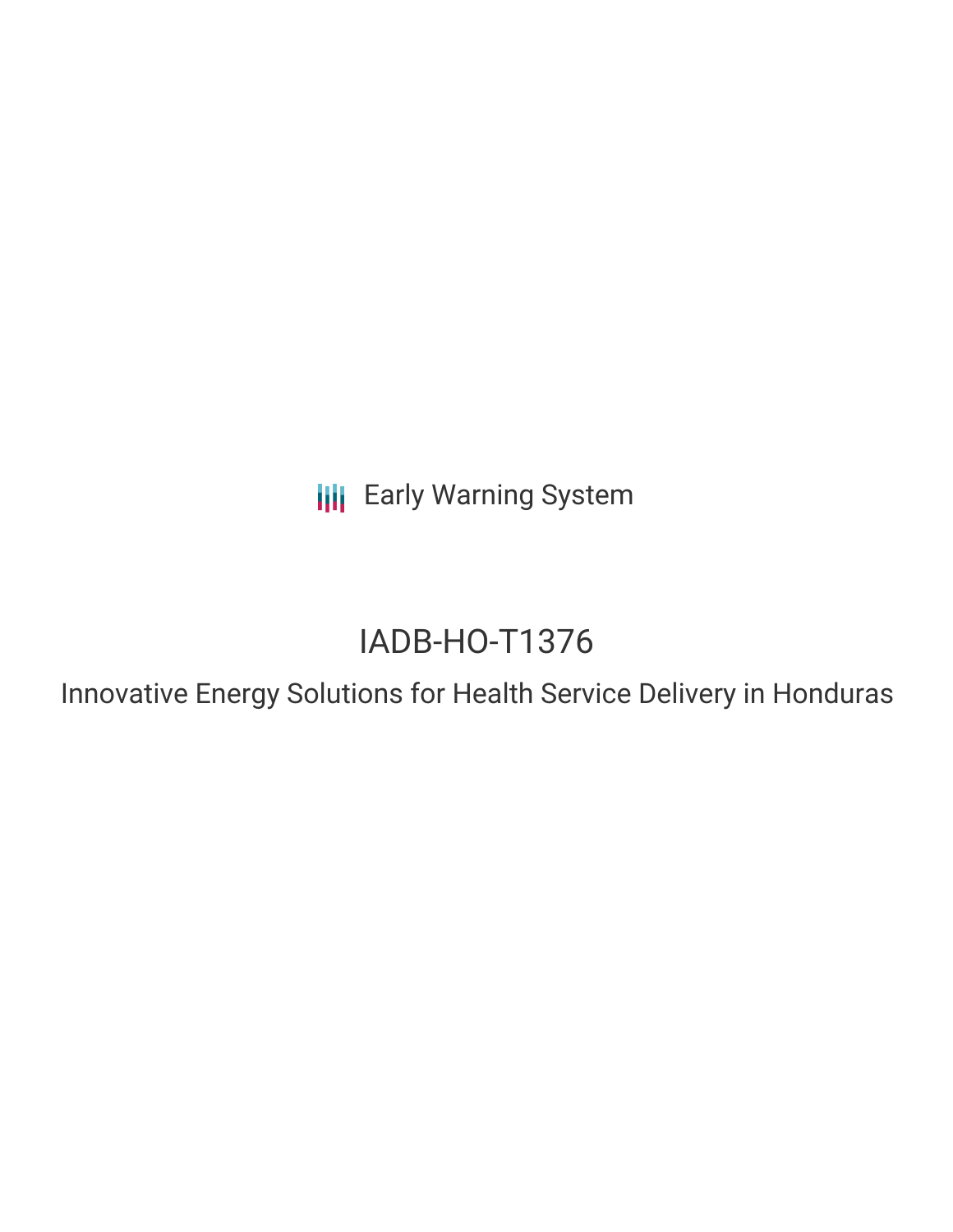

### **Quick Facts**

| <b>Countries</b>               | Honduras                                            |
|--------------------------------|-----------------------------------------------------|
| <b>Financial Institutions</b>  | Inter-American Development Bank (IADB)              |
| <b>Status</b>                  | Approved                                            |
| <b>Bank Risk Rating</b>        | U                                                   |
| <b>Voting Date</b>             | 2020-12-03                                          |
| <b>Borrower</b>                | Government of Honduras                              |
| <b>Sectors</b>                 | Education and Health, Energy, Technical Cooperation |
| <b>Investment Type(s)</b>      | Grant                                               |
| <b>Investment Amount (USD)</b> | $$0.15$ million                                     |
| <b>Project Cost (USD)</b>      | \$ 0.30 million                                     |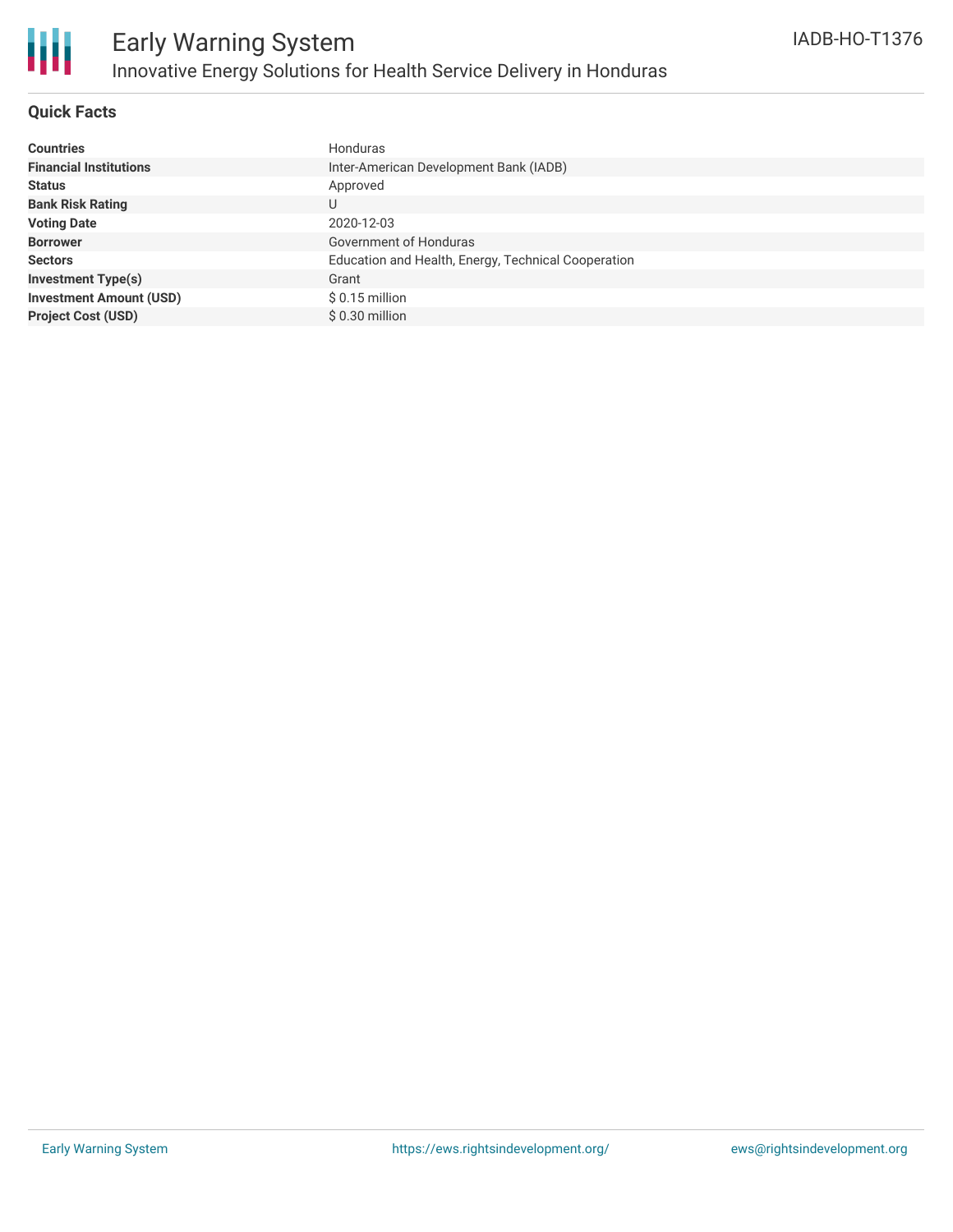

# **Project Description**

Reduce the saturation of the Honduran health system caused by the SARS-CoV-2 virus pandemic, and improve the coverage and quality of health services, through the deployment of peripheral clinics designed with recycled maritime containers and with solar energy sources.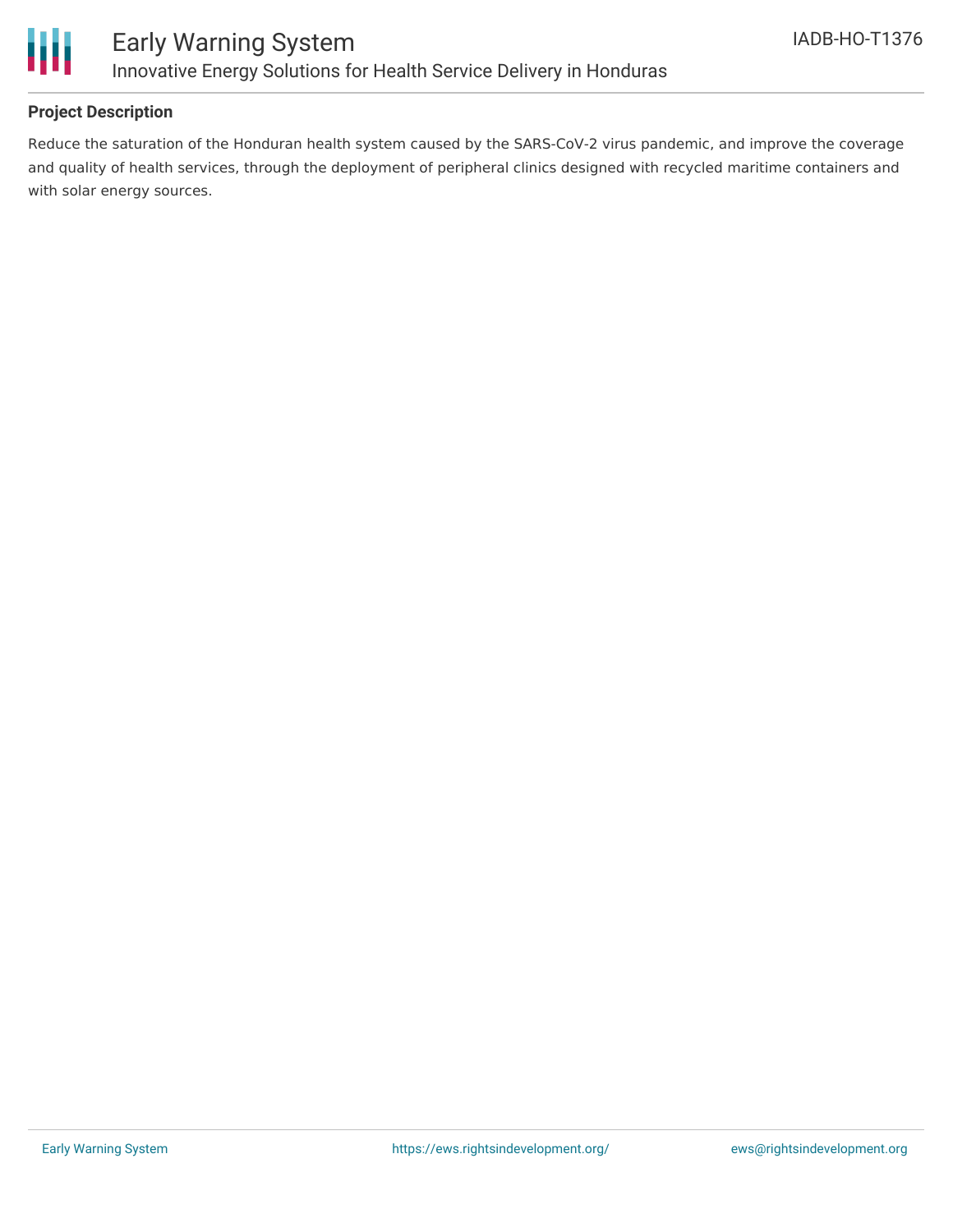

# Early Warning System Innovative Energy Solutions for Health Service Delivery in Honduras

### **Investment Description**

• Inter-American Development Bank (IADB)